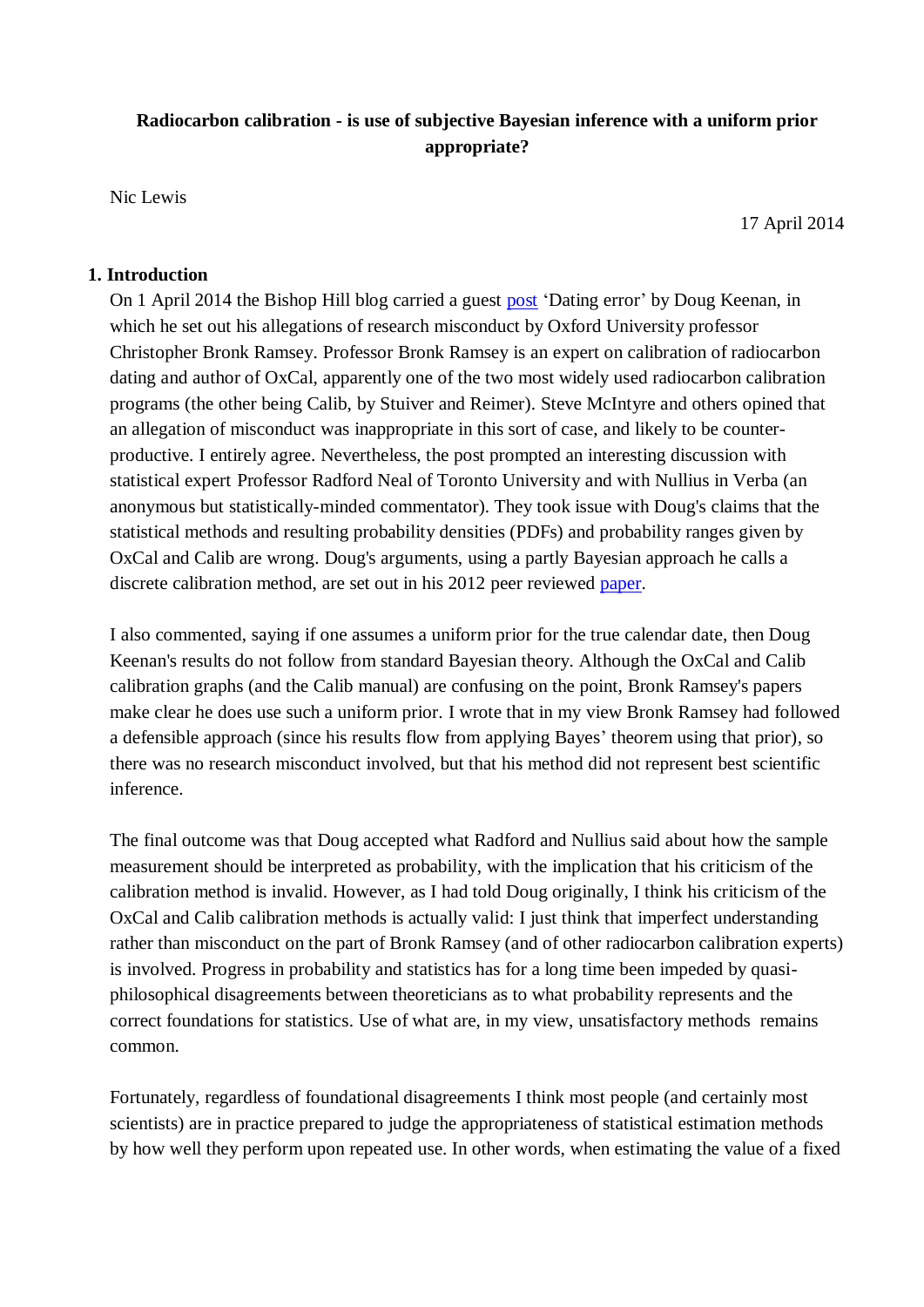but unknown parameter, does the true value lie outside the specified uncertainty range in the indicated proportion of cases?

This so-called frequentist coverage or probability-matching property can be tested by drawing samples at random from the relevant uncertainty distributions. For any assumed distribution of parameter values, a method of producing 5–95% uncertainty ranges can be tested by drawing a large number of samples of possible parameter values from that distribution, and for each drawing a measurement at random according to the measurement uncertainty distribution and estimating a range for the parameter. If the true value of the parameter lies below the bottom end of the range in 5% of cases and above its top in 5% of cases, then that method can be said to exhibit perfect frequentist coverage or exact probability matching (at least at the 5% and 95% probability levels), and would be viewed as a more reliable method than a non-probability-matching one for which those percentages were (say) 3% and 10%. It is also preferable to a method for which those percentages were both 3%, which would imply the uncertainty ranges were unnecessarily wide. Note that in some cases probability-matching accuracy is unaffected by the parameter value distribution assumed.

I'll now attempt to explain the statistical issues and to provide evidence for my views. I'll then set up a simplified, analytically tractable, version of the problem and use it to test the probability matching performance of different methods. I'll leave discussion of the merits of Doug's methods to the end.

## **2. Statistical issues involved in radiocarbon calibration**

The key point is that OxCal and Calib use a subjective Bayesian method with a wide uniform prior on the parameter being estimated, here calendar age, whilst the observational data provides information about a variable, radiocarbon or 14C age, that has a nonlinear relationship to the parameter of interest. The vast bulk of the uncertainty relates to 14C age – principally measurement and similar errors, but also calibration uncertainty. The situation is thus very similar to that for estimation of climate sensitivity. It seems to me that the OxCal and Calib methods are conceptually wrong, just as use of a uniform prior for estimating climate sensitivity is normally inappropriate.

In the case of climate sensitivity, I have been arguing for a long time that Bayesian methods are only appropriate if one takes an objective approach, using a noninformative prior, rather than a subjective approach (using, typically, a uniform or expert prior). Unfortunately, many statisticians (and all but a few climate scientists) seem not to understand, or at least not to accept, the arguments in favour of an objective Bayesian approach. Most climate sensitivity studies still use subjective Bayesian methods.

Objective Bayesian methods require a noninformative prior. That is, a prior that influences parameter estimation as little as possible: it lets the data 'speak for themselves'<sup>i</sup>. Bayesian methods generally cannot achieve exact probability matching even with the most noninformative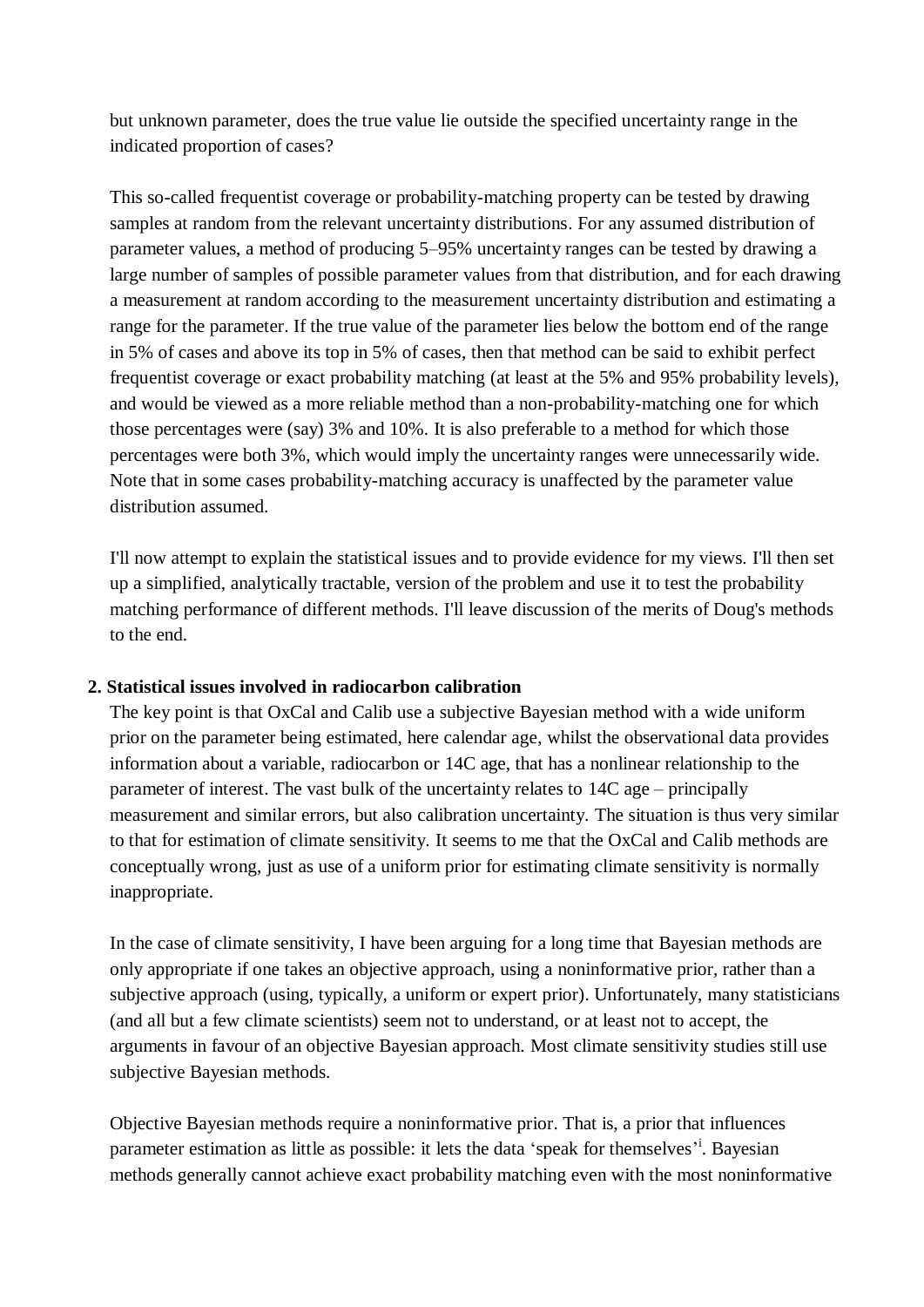prior, but objective Bayesian methods can often achieve approximate probability matching. In simple cases a uniform prior is quite often noninformative, so that a subjective Bayesian approach that involved using a uniform prior would involve the same calculations and give the same results as an objective Bayesian approach. An example is where the parameter being estimated is linearly related to data, the uncertainties in which represent measurement errors with a fixed distribution. However, where nonlinear relationships are involved a noninformative prior for the parameter is rarely uniform. In complex cases deriving a suitable noninformative prior can be difficult, and in many cases it is impossible to find a prior that has no influence at all on parameter estimation.

Fortunately, in one-dimensional cases where uncertainty involves measurement and similar errors it is often possible to find a completely noninformative prior, with the result that exact probability matching can be achieved. In such cases, the so-called 'Jeffreys' prior' is generally the correct choice, and can be calculated by applying standard formulae. In essence, Jeffreys' prior can be thought of as a conversion factor between distances in parameter space and distances in data space. Where a data–parameter relationship is linear and the data error distribution is independent of the parameter value, that conversion factor will be fixed, leading to Jeffreys' prior being uniform. But where a data–parameter relationship is nonlinear and/or the data precision is variable, Jeffreys' prior achieves noninformativeness by being appropriately non-uniform.

Turning to the specifics of radiocarbon dating, my understanding is as follows. The 14C age uncertainty varies with 14C age, and is lognormal rather than normal (Gaussian). However, the variation in uncertainty is sufficiently slow for the error distribution applying to any particular sample to be taken as Gaussian with a standard deviation that is constant over the width of the distribution, provided the measurement is not close to the background radiation level. It follows that, were one simply estimating the 'true' radiocarbon age of the sample, a uniform-in-14C-age prior would be noninformative. Use of such a prior would result in an objective Bayesian estimated posterior PDF for the true 14C age that was Gaussian in form.

However, the key point about radiocarbon dating is that the 'calibration curve' relationship of 'true' radiocarbon age  $t_{14C}$  to the true calendar date  $t_i$  of the event corresponding to the 14C determination is highly nonlinear. (I will consider only a single event, so  $i = 1$ .) It follows that to be noninformative a prior for *t<sup>i</sup>* must be non-uniform. Assuming that the desire is to produce uncertainty ranges beyond which – upon repeated use – the true calendar date will fall in a specified proportion of cases, the fact that in reality there may be an equal chance of  $t_i$  lying in any calendar year is irrelevant.

The Bayesian statistical basis underlying the OxCal method is set out in a 2009 [paper](ftp://75.151.72.21/geology/polenz/refs for Harley/Bronk Ramsey 2009_RADIOCARBON v 51 no 1__Bayesian Analysis of radiocarbon dates_5-31-13.pdf) by Bronk Ramsey<sup>ii</sup>. I will only consider the simple case of a single event, with all information coming from a single 14C determination. Bronk Ramsey's paper states: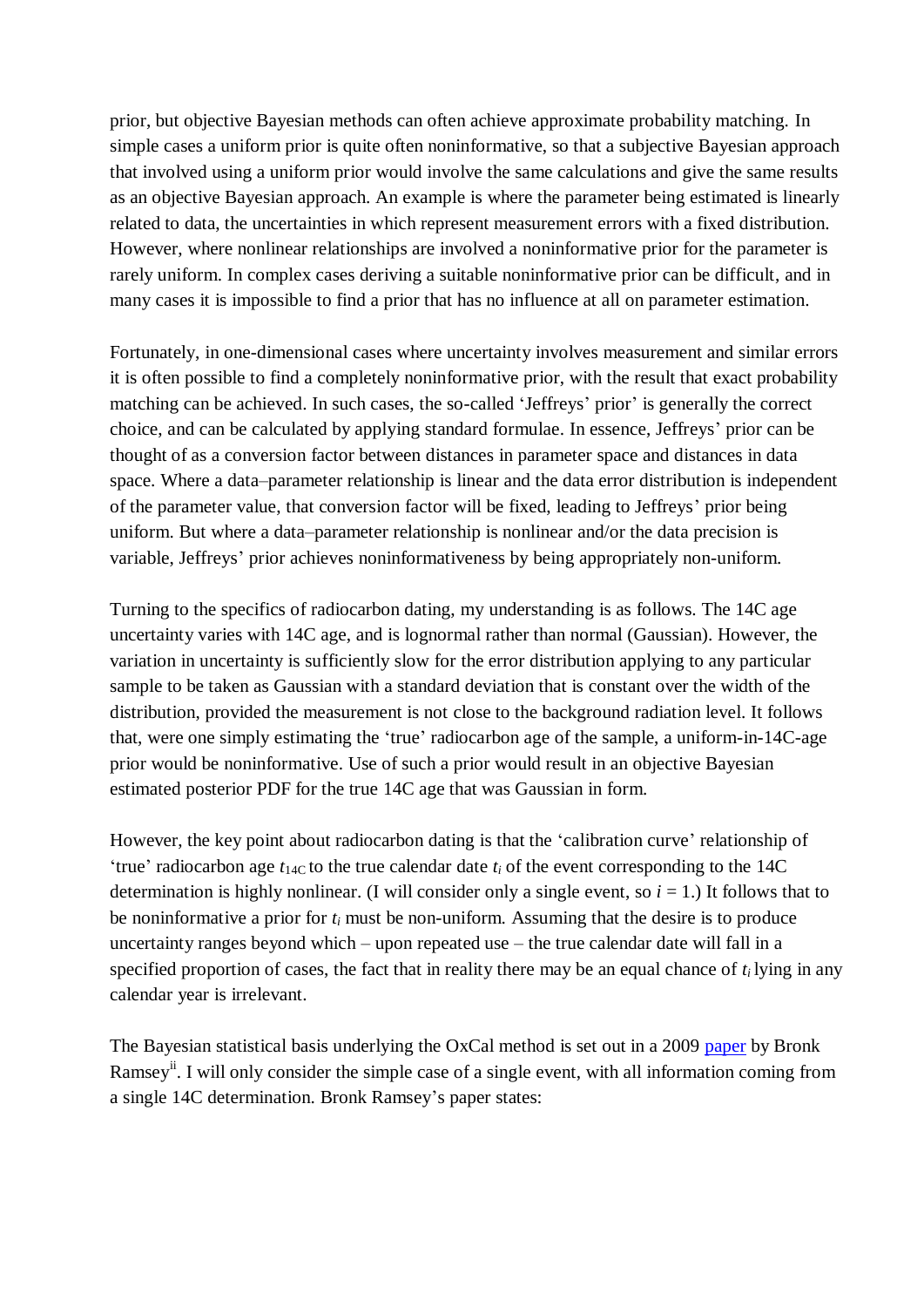The likelihood defines the probability of obtaining a measurement given a particular date for an event. If we only have a single event, we normally take the prior for the date of the event to be uniform (but unnormalized):

$$
p(t_i) \sim U(-\infty, \infty) \sim constant
$$

Defensible though it is in terms of subjective Bayesian theory, a uniform prior in *t<sup>i</sup>* translates into a highly non-uniform prior for the 'true' radiocarbon age  $(t<sub>14C</sub>)$  as inferred from the 14C determination. Applying Bayes' theorem in the usual way, the posterior density for  $t_{14C}$  will then be non-Gaussian.

The position is actually more complicated, in that the calibration curve itself also has uncertainty, which is also assumed to be Gaussian in form. One can think of there being a nonlinear but exact functional calibration curve relationship  $s_{14C} = c(t_i)$  between calendar year  $t_i$  and a 'standard' 14C age  $s_{14C}$ , but with – for each calendar year – the actual (true, not measured) 14C age  $t_{14C}$  having a slightly indeterminate relationship with *ti*. So the statistical relationship (N signifying a normal or Gaussian distribution having the stated mean and standard deviation ) is:

$$
t_{14C} \sim N(c(t_i), \sigma_c(t_i))
$$
 (1)

where  $\sigma_c$  is the calibration uncertainty standard deviation, which in general will be a function of  $t_i$ . In turn, the radiocarbon determination age  $d_{14C}$  is assumed to have the form

$$
d_{14C} \sim N(t_{14C}, \sigma_d) \tag{2}
$$

with the variation of the standard deviation  $\sigma_d$  with  $t_{14C}$  usually being ignored for individual samples.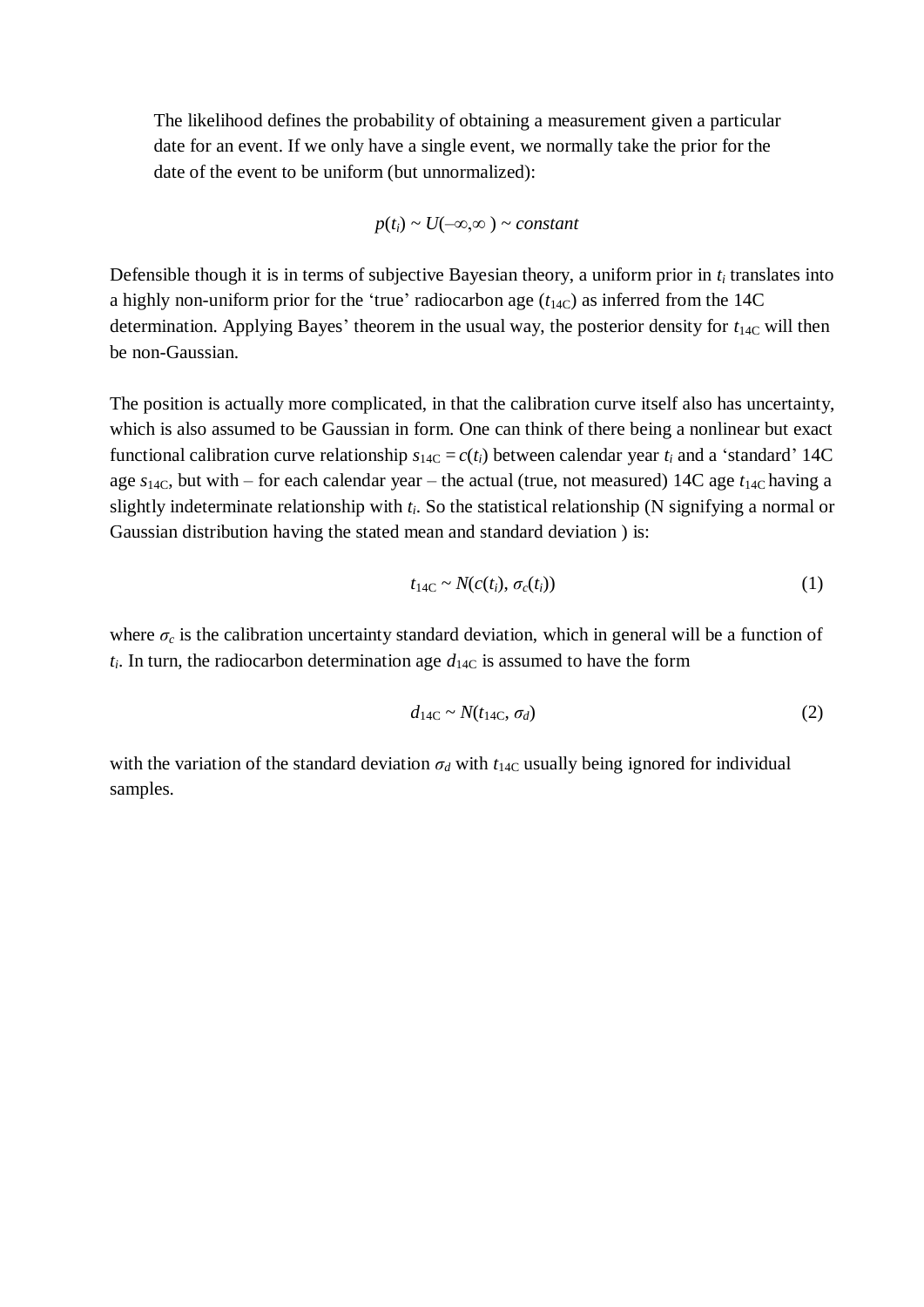

**Fig. 1**: Example OxCal calibration (from Fig.1 of Keenan, 2012, Calibration of a radiocarbon age)

Figure 1, from Fig. 1 in Doug's paper, shows an example of an OxCal calibration, with the resulting 95.4% (±2 sigma for a Gaussian distribution) probability range marked by the thin bar above the *x*-axis. The red curve on the *y*-axis is centred on the 14C age derived by measurement (the radiocarbon or 14C determination) and shows the likelihood for that determination as a function of true 14C age. The likelihood for a 14C determination is the relative probability, for any given true 14C age, of having obtained that determination given the uncertainty in 14C determinations. The blue calibration curve shows the relationship between true 14C age (on the *y*axis) and true calendar age on the *x*-axis. Its vertical width represents calibration uncertainty. The estimated PDF for calendar age is shown in grey. Ignoring the small effect of the calibration uncertainty, the PDF simply expresses the 14C determination's likelihood as a function of calendar age. It represents both the likelihood function for the determination and – since a uniform prior for calendar age is used – the posterior PDF for the true calendar age (Bayes' theorem giving the posterior as the normalised product of the prior and the likelihood function).

By contrast to OxCal's subjective Bayesian, uniform prior based method, an objective Bayesian approach would involve computing a noninformative prior for *ti*. The standard choice would normally be Jeffreys' prior. Doing so is somewhat problematic here in view of the calibration curve not being monotonic – it contains reversals – and also having varying uncertainty.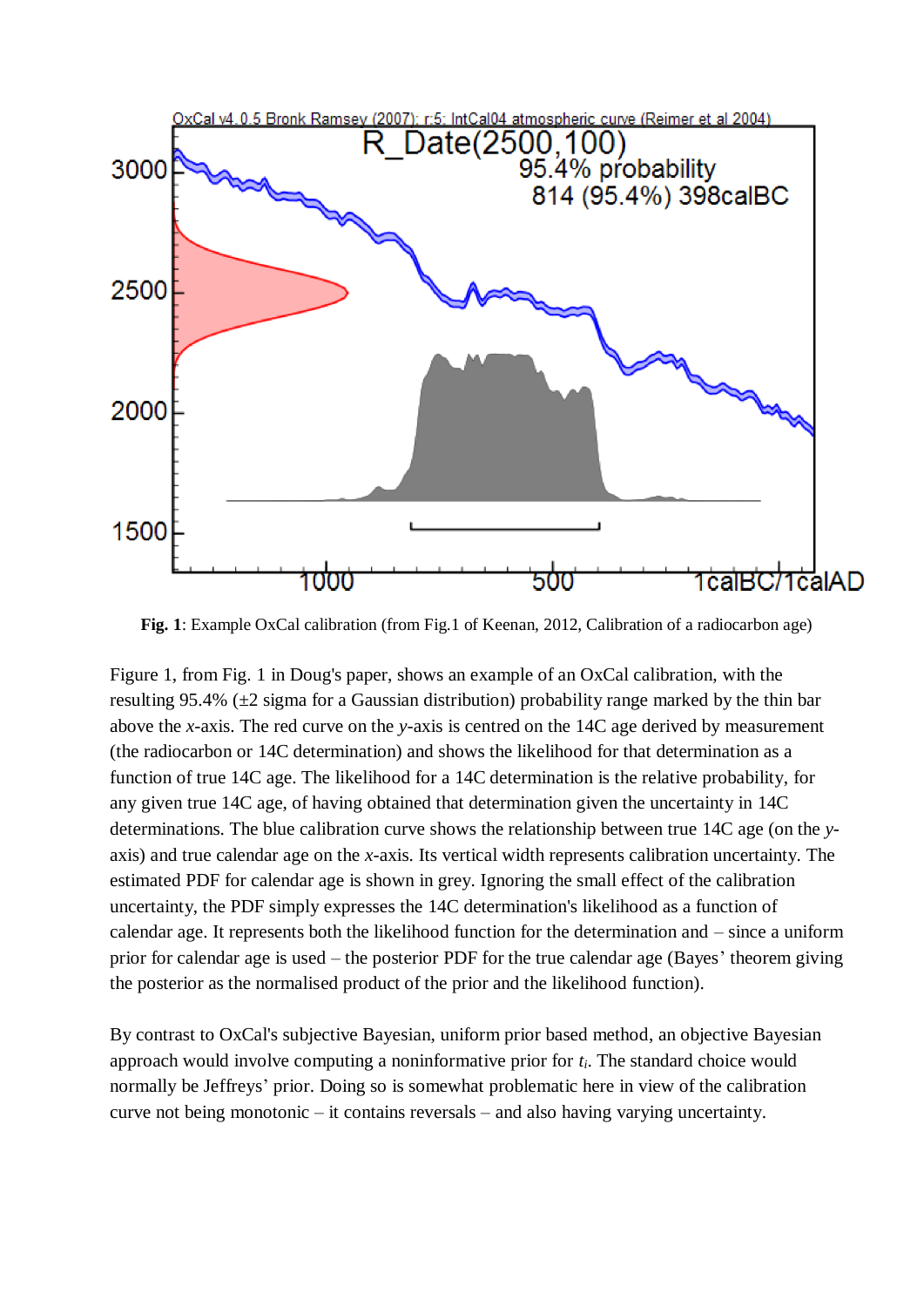If the calibration curve were monotonic and had an unvarying error magnitude, the calibration curve error could be absorbed into a slightly increased 14C determination error, as both these uncertainty distributions are assumed Gaussian. Since the calibration curve error appears small in relation to 14C determination error, and typically only modestly varying over the 14C determination error range, I will make the simplifying assumption that it can be absorbed into an increased 14C determination error. The statistical relationship then becomes, given independence of calibration curve and radiocarbon determination uncertainty:

$$
d_{14C} \sim N(\ c(t_i), \ \text{sqrt}(\sigma_c^2 + \sigma_d^2))
$$
 (3)

On that basis, and ignoring also the calibration curve being limited in range, it follows that Jeffreys' prior for *t<sup>i</sup>* would equal the absolute derivative (slope) of calibrated 14C age with respect to calendar date. Moreover, in the absence of non-monotonicity it is known that in a case like this the Jeffreys' prior is completely noninformative. Jeffreys' prior would in fact provide exact probability matching – perfect agreement between the objective Bayesian posterior cumulative distribution functions (CDFs - the integrals of PDFs) and the results of repeated testing. The reason for the form here of Jeffreys' prior is fairly clear – where the calibration curve is steep and hence its derivative with respect to calendar age is large, the error probability (red shaded area) between two nearby values of  $t_{14C}$  corresponds to a much smaller  $t_i$  range than when the derivative is small.

An alternative way of seeing that a noninformative prior for calendar age should be proportional to the derivative of the calibration curve is as follows. One can perform the Bayesian inference step to derive a posterior PDF for the true 14C age,  $t_{14C}$ , using a uniform prior for 14C age – which as stated previously is, given the assumed Gaussian error distribution, noninformative. That results in a posterior PDF for 14C age that is identical, up to proportionality, to its likelihood function. Then one can carry out a change of variable from  $t_{14C}$  to  $t_i$ . The standard (Jacobian determinant) formula for converting a PDF between two variables, where one is a function of the other, involves multiplying the PDF, expressed in terms of the new variable, by the absolute derivative of the inverse transformation – the derivative of  $t_{14C}$  with respect to  $t_i$ . Taking this route, the objective posterior PDF for calendar age is the normalised product of the 14C age likelihood function (since the 14C objective Bayesian posterior is proportional to its likelihood function), expressed in terms of calendar age, multiplied by the derivative of  $t_{14C}$  with respect to  $t_i$ . That is identical, as it should be, to the result of direct objective Bayesian inference of calendar age using the Jeffreys' prior.

#### **3. Examining various methods using a simple stylised calibration curve**

In order to make the problem analytically tractable and the performance of different methods – in terms of probability matching – easily testable, I have created a stylised calibration curve. It consists of the sum of three scaled shifted [sigmoid functions.](http://en.wikipedia.org/wiki/Sigmoid_function) The curve exhibits both plateaus and steep regions whilst being smooth and monotonic and having a simple derivative.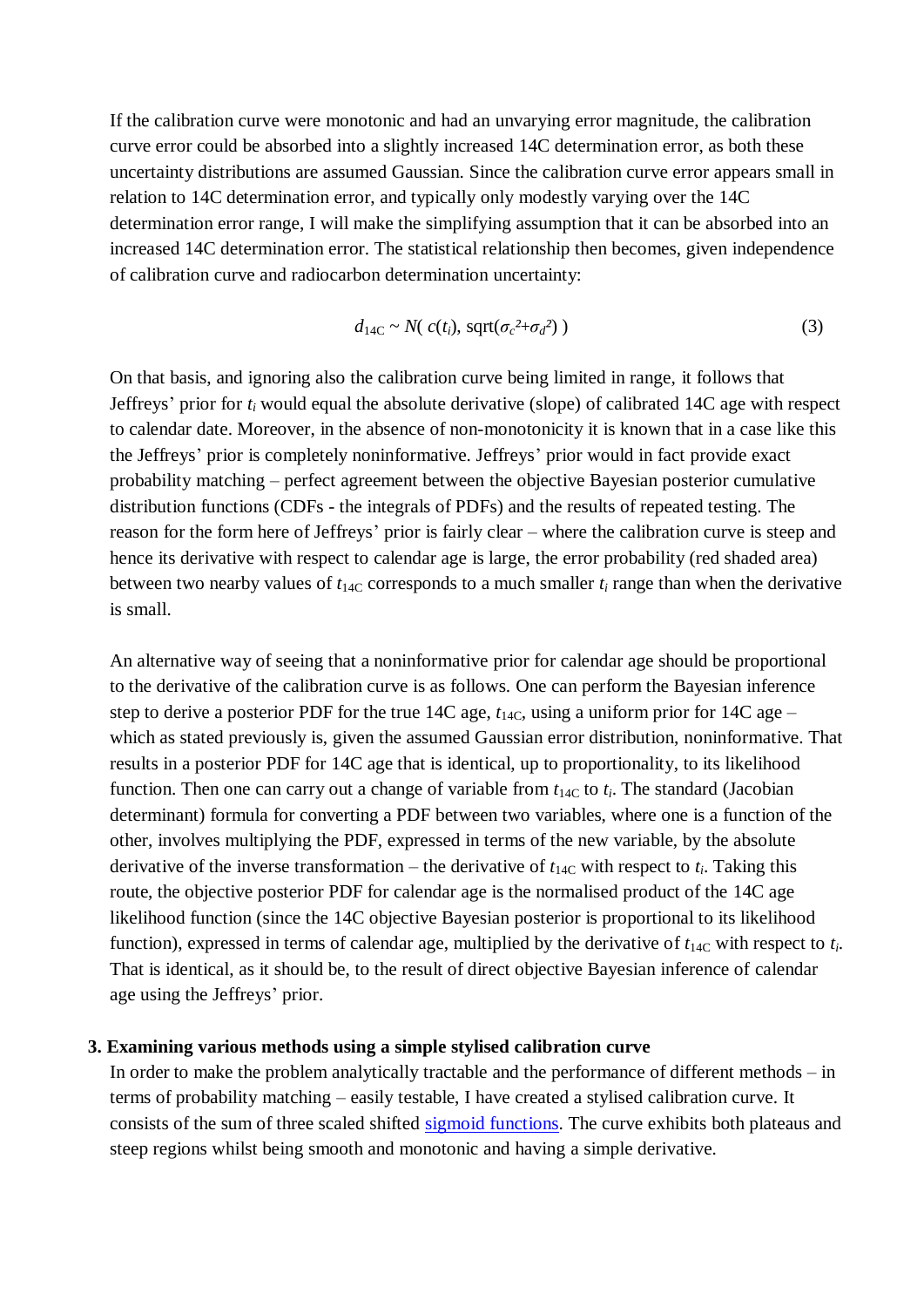Figure 2 shows similar information to Figure 1 but with my stylised calibration curve instead of a real one. The grey wings of the curve represent a fixed calibration curve error, which, as discussed, I absorb into the 14C determination error. The pink curve, showing the Bayesian posterior PDF using a uniform prior in calendar age, corresponds to the grey curve in Figure 1. It is highest over the right hand plateau, which corresponds to the centre of the red radiocarbon age error distribution, but has a non-negligible value over the left hand plateau as well. The figure also shows the objective Jeffreys' prior (dotted green line), which reflects the derivative of the calibration curve. The objective Bayesian posterior using that prior is shown as the solid green line. As can be seen, it is very different from the uniform-calendar-year-prior based posterior that would be produced by the OxCal or Calib programs for this 14C determination (if they used this calibration curve).



**Fig. 2**: Bayesian inference using uniform and objective priors with a stylised calibration curve

The Jeffreys' prior (dotted green line) has bumps wherever the calibration curve has a high slope, and is very low in plateau regions. Subjective Bayesians will probably throw up their hands in horror at it, since it would be unphysical to think that the probability of a sample having any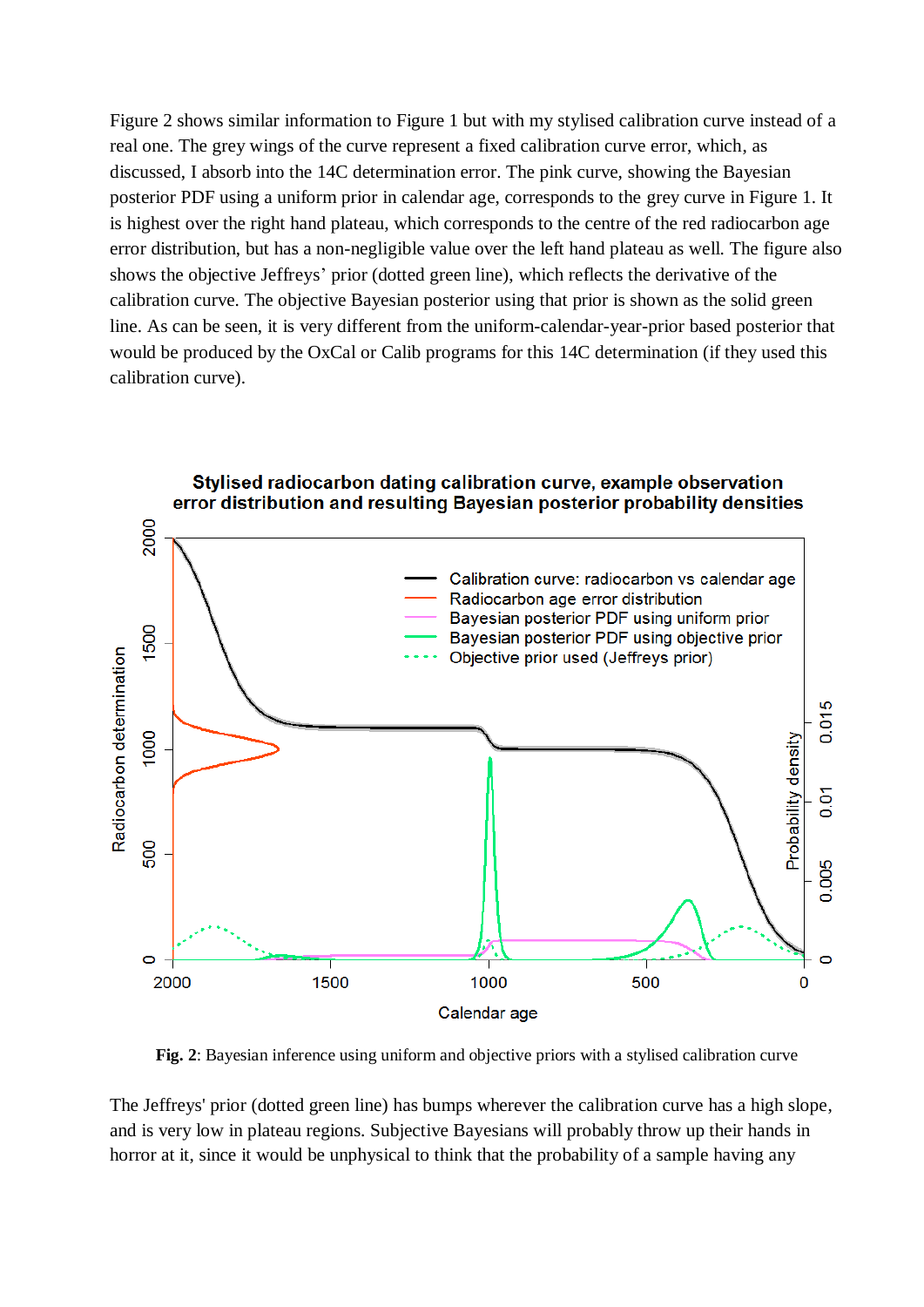particular calendar age depended on the shape of the calibration curve. But that is to mistake the nature of a noninformative prior, here Jeffreys' prior. *A noninformative prior has no direct probabilistic interpretation.* As a standard textbook (Bernardo and Smith, 1994) puts it in relation to reference analysis, arguably the most successful approach to objective Bayesian inference: "The positive functions  $\pi(\theta)$  [the noninformative reference priors] are merely pragmatically convenient *tools* for the derivation of reference posterior distributions via Bayes' theorem".

Rather than representing a probabilistic description of existing evidence as to a probability distribution for the parameter being estimated, a noninformative prior primarily reflects (at least in straightforward cases) how informative, at differing values of the parameter, the data is expected to be about the parameter. That in turn reflects how precise the data are in the relevant region and how fast expected data values change with the parameter value. This comes back to the relationship between distances in parameter space and distances in data space that I mentioned earlier.

It may be thought that the objective posterior PDF has an artificial shape, with peaks and low regions determined, via the prior, by the vagaries of the calibration curve and not by genuine information as to the true calendar age of the sample. But one shouldn't pay too much attention to PDF shapes; they can be misleading. What is most important in my view is the calendar age ranges the PDF provides, which for one-sided ranges follow directly from percentage points of the posterior CDF.

By a one-sided *x*% range I mean the range from the lowest possible value of the parameter (here, zero) to the value, *y*, at which the range is stated to contain  $x\%$  of the posterior probability. An  $x_1$ – *x*<sub>2</sub>% range or interval for the parameter is then  $y_1 - y_2$ , where  $y_1$  and  $y_2$  are the (tops of the) onesided  $x_1$ % and  $x_2$ % ranges. Technically, this is a credible interval, as it relates to Bayesian posterior probability.

By contrast, a (frequentist) *x*% one-sided confidence interval with a limit of *y* can, if accurate, be thought of as one calculated to result in values of *y* such that, upon indefinitely repeated random sampling from the uncertainty distributions involved, the true parameter value will lie below *y* in *x*% of cases. By definition, an accurate confidence interval exhibits perfect frequentist coverage and so represents, for an *x*% interval, exact probability matching. If one-sided Bayesian credible intervals derived using a particular prior pass that test then they and the prior used are said to be probability matching. In general, Bayesian posteriors cannot be perfectly probability matching. But the simplified case presented here falls within an exception to that rule, and use of Jeffreys' prior should in principle lead to exact probability matching.

The two posterior PDFs in Figure 2 imply very different calendar age uncertainty ranges. As OxCal reports a 95.4% range, I'll start with the 95.4% ranges lying between the 2.3% and 97.7% points of each posterior CDF. Using a uniform prior, that range is 365–1567 years. Using Jeffreys' prior, the objective Bayesian 2.3–97.7% range is 320–1636 years – somewhat wider. But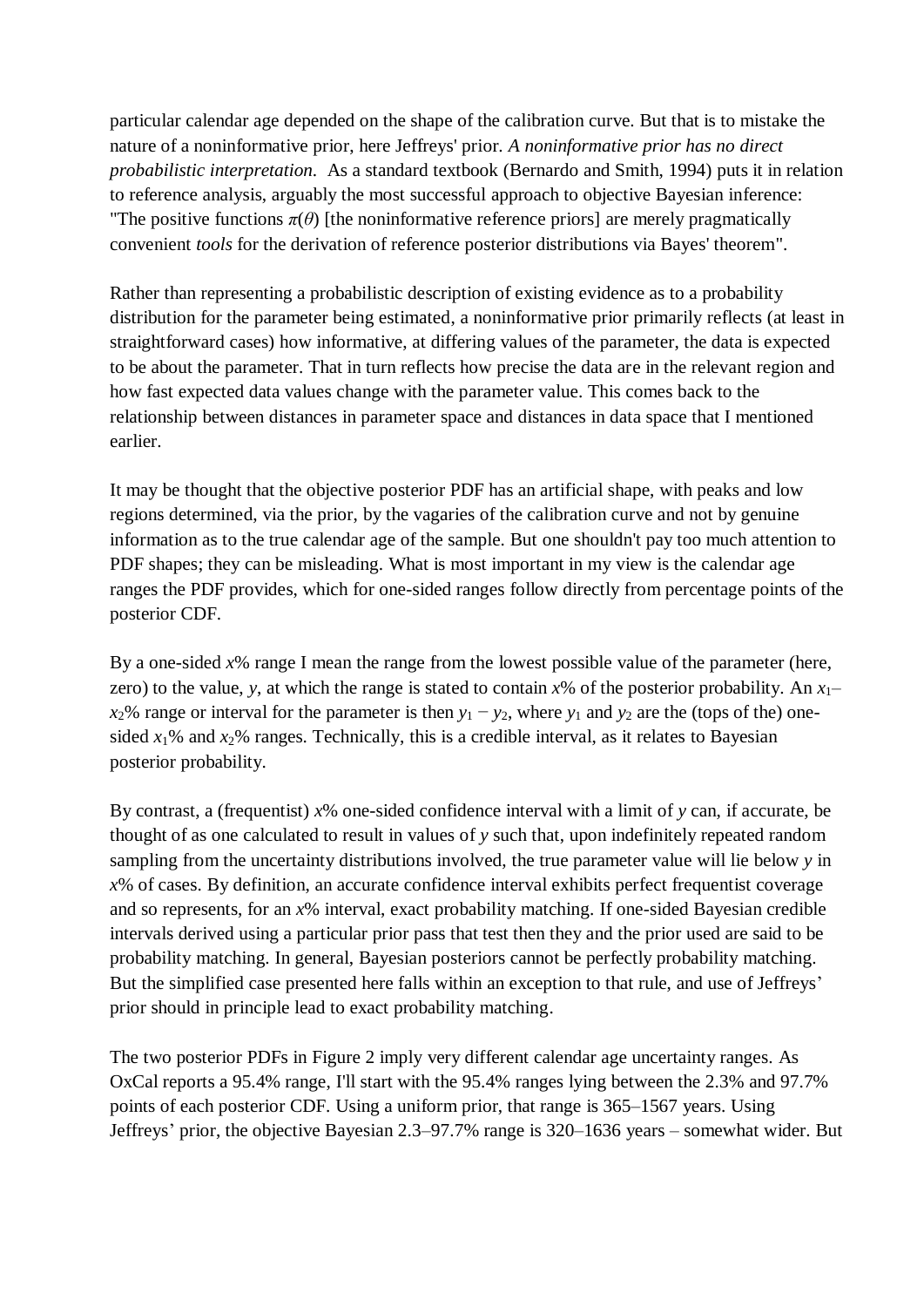for a 5–95% range, the difference is large: 395–1472 years using a uniform prior versus 333–1043 years using Jeffreys' prior.

Note that OxCal would report a 95.4% highest posterior density (HPD) range rather than a range lying between the 2.3% and 97.7% points the posterior CDF. A 95.4% HPD range is one spanning the region with the highest posterior densities that includes 0.954 probability in total; it is necessarily the narrowest such range. HPD ranges are located differently from those with equal probability in both tails of a probability distribution; they are narrower but not necessarily better.

What about confidence intervals, a non-Bayesian statistician would rightly ask? The obvious way of obtaining confidence intervals is to use likelihood-based inference, specifically the signed root log-likelihood ratio (SRLR). In general, the SRLR only provides approximate confidence intervals. But where, as here, the parameter involved is a monotonic transform of a variable with a Gaussian distribution, SRLR confidence intervals are exact. So what are the 2.3–97.7% and 5– 95% SRLR-derived confidence intervals? They are respectively 320–1636 years and 333–1043 years – identical to the objective Bayesian ranges using Jeffreys' prior, but quite different from those using a uniform prior. I would argue that the coincidence of the Jeffreys' prior derived objective Bayesian credible intervals and the SRLR confidence intervals reflects the fact that here both methods provide exact probability matching.

### **4. Numerical testing of different methods using the stylised calibration curve**

Whilst an example is illuminating, in order properly to compare the performance of the different methods one needs to carry out repeated testing of probability matching based on a large number of samples: frequentist coverage testing. Although some Bayesians reject such testing, most people (including most statisticians) want a statistical inference method to produce, over the long run, results that accord with relative frequencies of outcomes from repeated tests involving random draws from the relevant probability distributions. By drawing samples from the same uniform calendar age distribution on which Bronk Ramsey's method is predicated, we can test how well each method meets that aim. This is a standard way of testing statistical inference methods. Clearly, one wants a method also to produce accurate results for samples that – unbeknownst to the experimenter – are drawn from individual regions of the age range, and not just for samples that have an equal probability of having come from any year throughout the entire range.

I have accordingly carried out frequentist coverage testing, using 10,000 samples drawn at random uniformly from both the full extent of my calibration curve and from various sub-regions of it. For each sampled true calendar age, a 14C determination age is sampled randomly from a Gaussian error distribution. I've assumed an error standard deviation of 30 14C years, to include calibration curve uncertainty as well as that in the 14C determination. Whilst in principle I should have used somewhat different illustrative standard deviations for different regions, doing so would not affect the qualitative findings.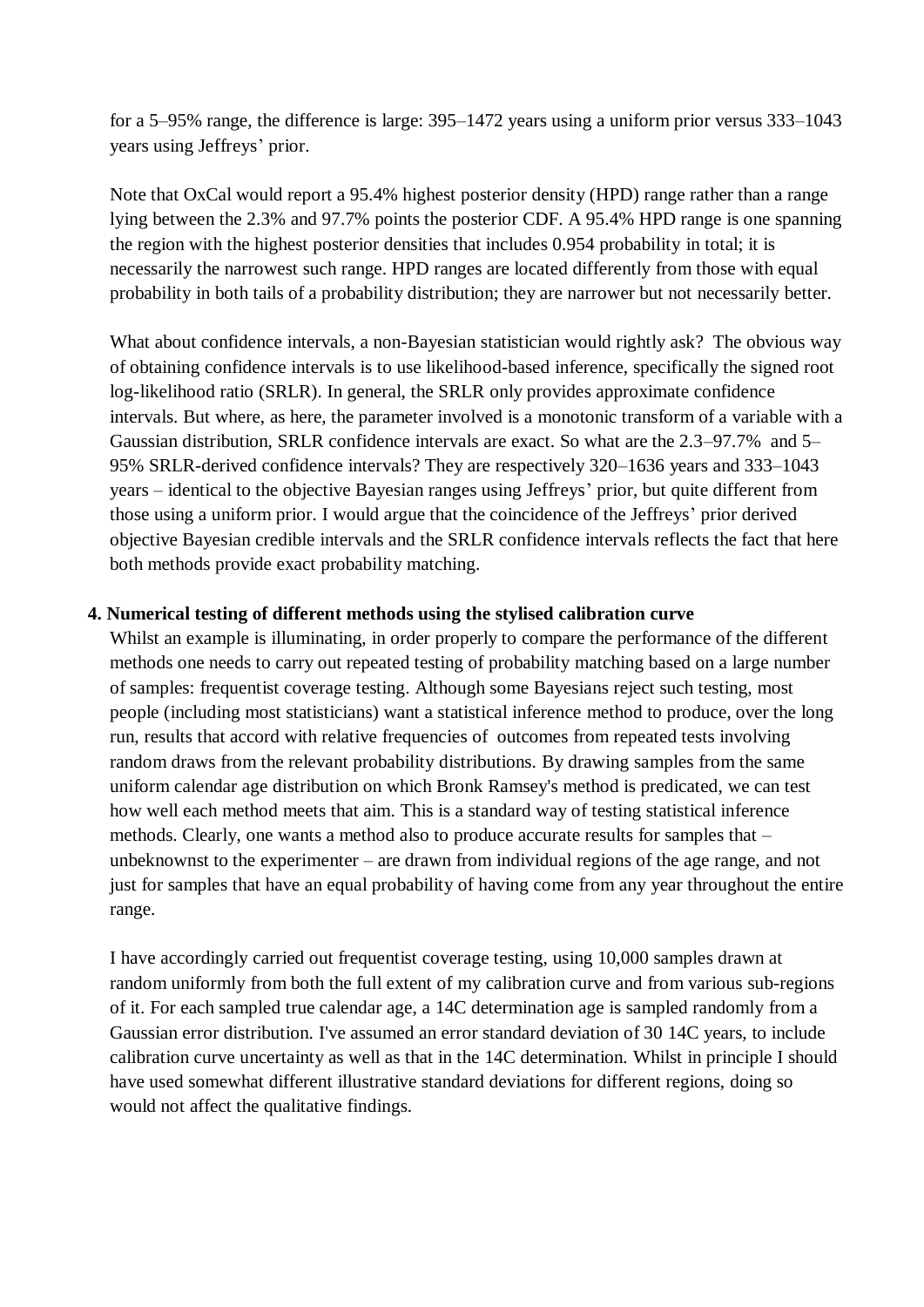In these frequentist coverage tests, for each integral percentage point of probability the proportion of cases where the true calendar age of the sample falls below the upper limit given by the method involved for a one-sided interval extending to that percentage point is computed. The resulting proportions are then plotted against the percentage points they relate to. Perfect probability matching will result in a straight line going from (0%, 0) to (100%,1). I test both subjective and objective Bayesian methods, using for calendar age respectively a uniform prior and Jeffreys' prior. I also test the signed root log-likelihood ratio method.

For the Bayesian method using a uniform prior, I also test the coverage of the HPD regions that OxCal reports. As HPD regions are two-sided, I compute the proportion of cases in which the true calendar age falls within the calculated HPD region for each integral percentage HPD region. Since usually only ranges that contain a majority of the estimated posterior probability are of interest, only the right hand half of the HPD curves (HPD ranges exceeding 50%) is of practical significance. Note that the title and *y*-axis label in the frequentist coverage test figures refer to one-sided regions and should in relation to HPD regions be interpreted in accordance with the foregoing explanation.

I'll start with the entire range, except that I don't sample from the 100 years at each end of the calibration curve. That is because otherwise a significant proportion of samples result in nonnegligible likelihood falling outside the limits of the calibration curve. Figure 3 accordingly shows probability matching with true calendar ages drawn uniformly from years 100–1900. The results are shown for four methods. The first two are subjective Bayesian using a uniform prior as per Bronk Ramsey – from percentage points of the posterior CDF and from highest posterior density regions. The third is objective Bayesian employing Jeffreys' prior, from percentage points of the posterior CDF. The fourth uses the non-Bayesian signed root log-likelihood ratio (SRLR) method. In this case, all four methods give good probability matching – their curves lie very close to the dotted black straight line that represents perfect matching.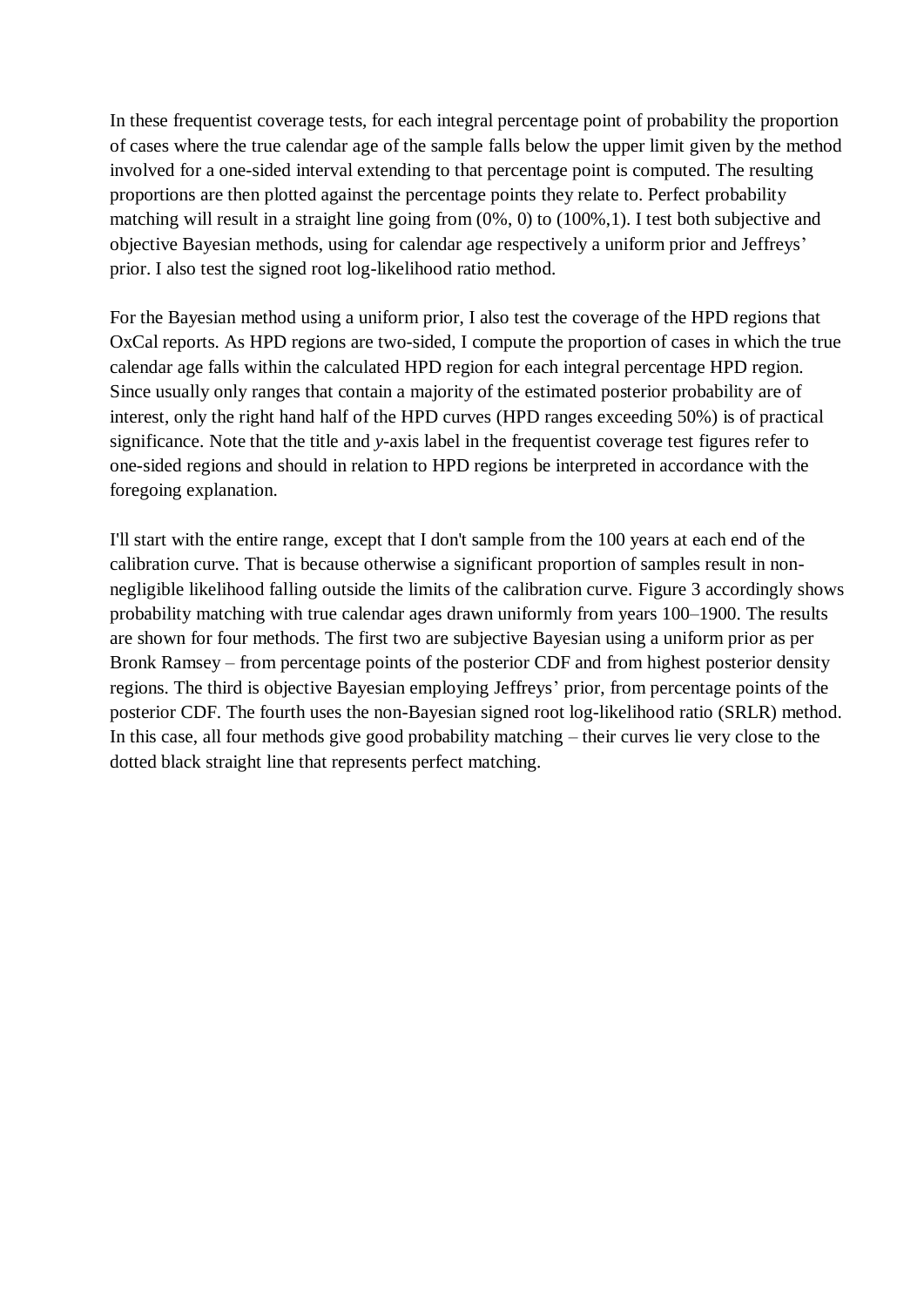

Fig. 3: Probability matching from frequentist coverage testing with calendar ages of 100–1900 years

Now let's look at sub-periods of the full 100–1900 year period. I've picked periods representing both ranges over which the calibration curve is mainly flattish and those where it is mainly steep. I start with years 100–500, over most of which the calibration curve is steep. The results are shown in Figure 4. Over this period, SRLR gives essentially perfect matching, while the Bayesian methods give mixed results. Jeffreys' prior gives very good matching – not quite perfect, probably because for some samples there is non-negligible likelihood at year zero. However, posterior CDF points using a uniform prior don't provide very good matching, particularly for small values of the CDF (corresponding to the lower bound of two-sided uncertainty ranges). Posterior HPD regions provide rather better, but still noticeably imperfect, matching.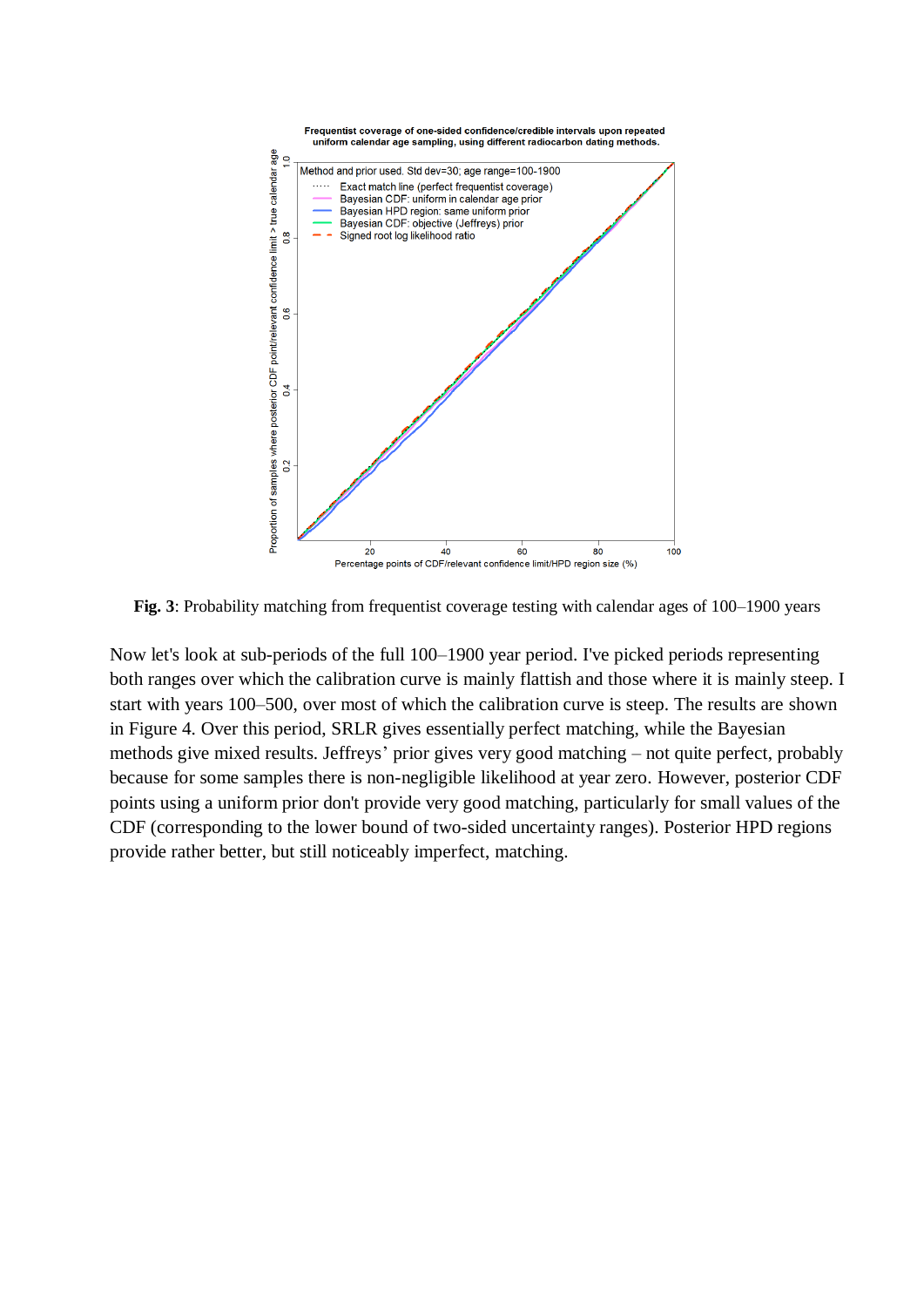

**Fig. 4**: Probability matching from frequentist coverage testing with calendar ages of 100–500 years

Figure 5 shows results for the 500–1000 range, which is flat except near 1000 years. The conclusions are much as for 100–500 years save that Jeffreys' prior now gives perfect matching and that mismatching from posterior CDF points resulting from a uniform prior give smaller errors (and in the opposite direction) than for 100–500 years.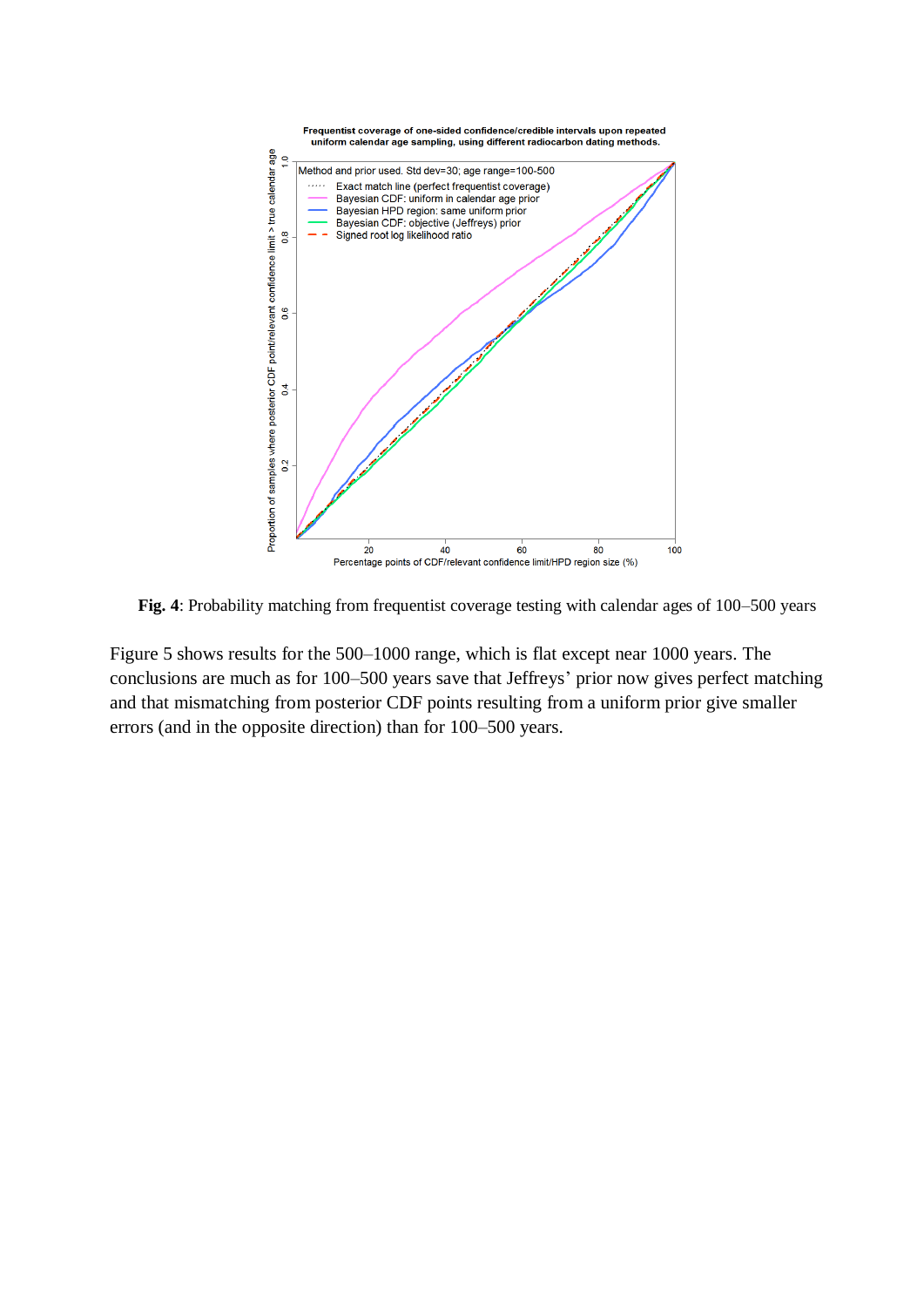

**Fig. 5**: Probability matching from frequentist coverage testing with calendar ages of 500–1000 years

Now we'll take the 1000–1100 years range, which asymmetrically covers a steep region in between two plateaus of the calibration curve. As Figure 6 shows, this really separates the sheep from the goats. The SRLR and objective Bayesian methods continue to provide virtually perfect probability matching. But the mismatching from the posterior CDF points resulting from a uniform prior Bayesian method is truly dreadful, as is that from HPD regions derived using that method. The true calendar age would only lie inside a reported 90% HPD region for some 75% of samples. And over 50% of samples would fall below the bottom of a 10–90% credible region given by the posterior CDF points using a uniform prior. Not a very credible region at all.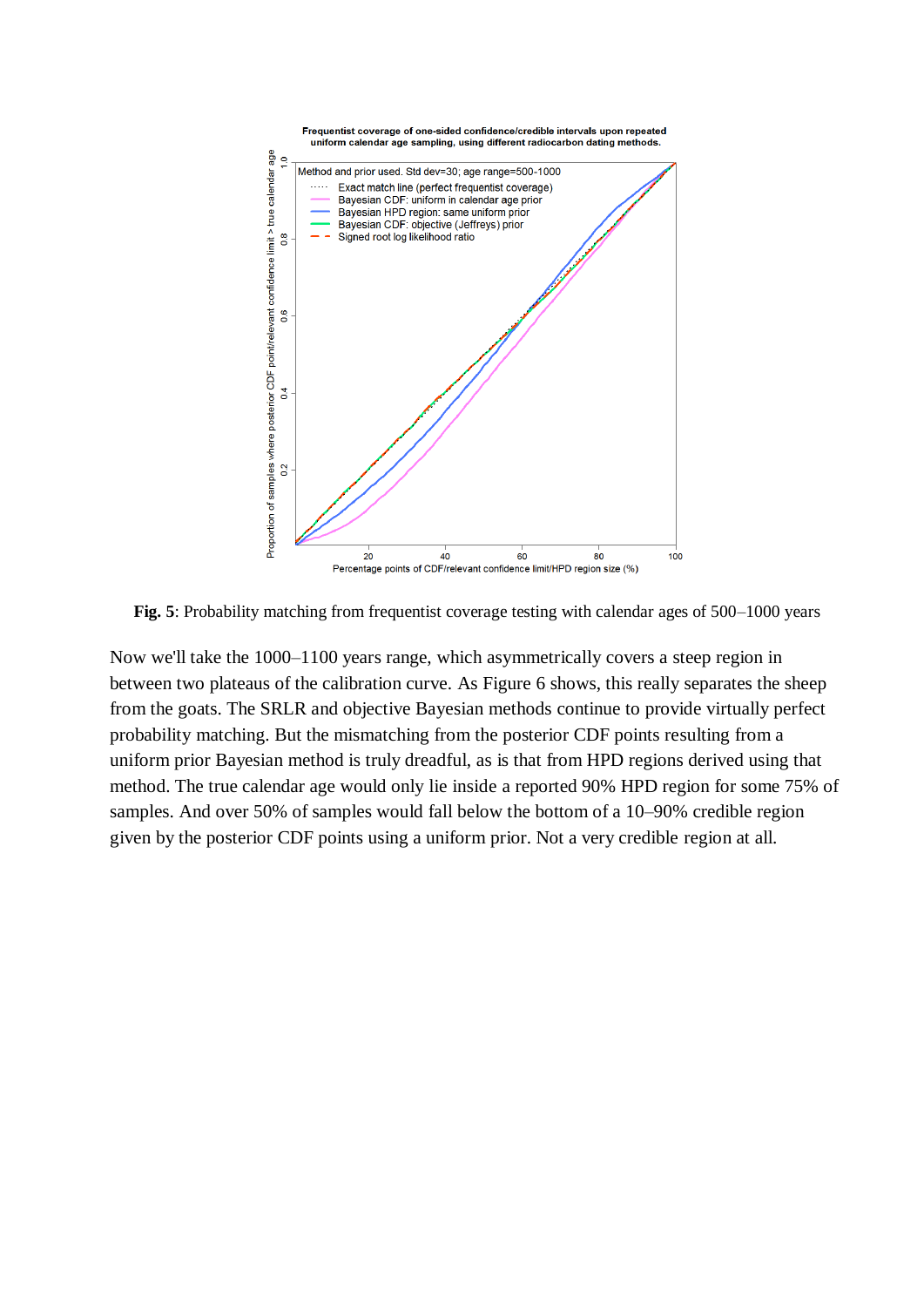

**Fig. 6**: Probability matching from frequentist coverage testing with calendar ages of 1000–1100 years

Figure 7 shows that for the next range, 1100–1500 years, where the calibration curve is largely flat, the SRLR and objective Bayesian methods again provide virtually perfect probability matching. However, the uniform prior Bayesian method again fails to provide reasonable probability matching, although not as spectacularly badly as over 1000–1100 years. In this case, symmetrical credible regions derived from posterior CDF percentage points, and HPD regions of over 50% in size, will generally contain a significantly higher proportion of the samples than the stated probability level of the region – the regions will be unnecessarily wide.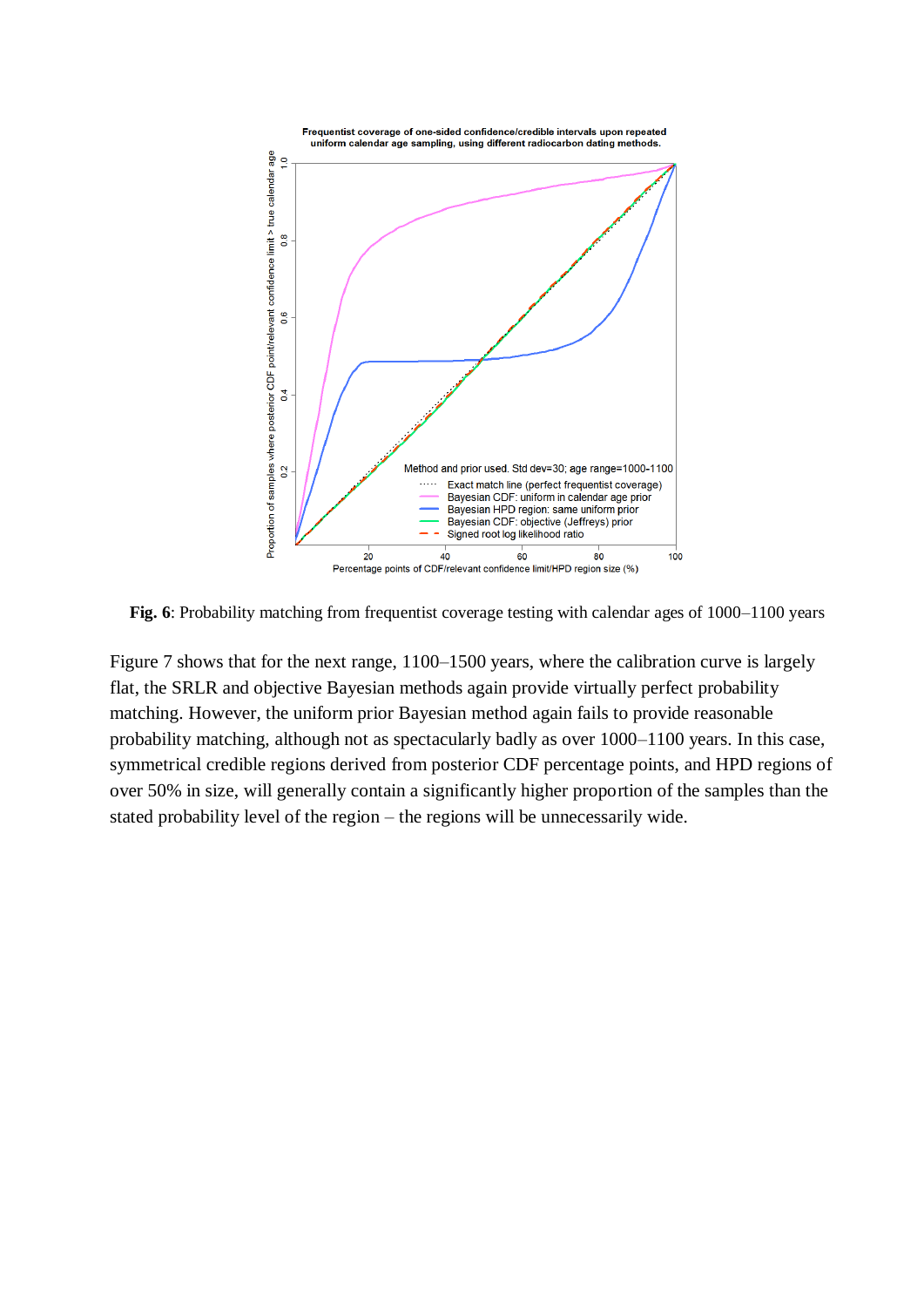

**Fig. 7**: Probability matching from frequentist coverage testing with calendar ages of 1100–1500 years

Finally, Figure 8 shows probability matching for the mainly steep 1500–1900 years range. Results are similar to those for years 100–500, although the uniform prior Bayesian method gives rather worse matching than it does for years 100–500. Using a uniform prior, the true calendar age lies outside the HPD region noticeably more often than it should, and lies beyond the top of credible regions derived from the posterior CDF twice as often as it should.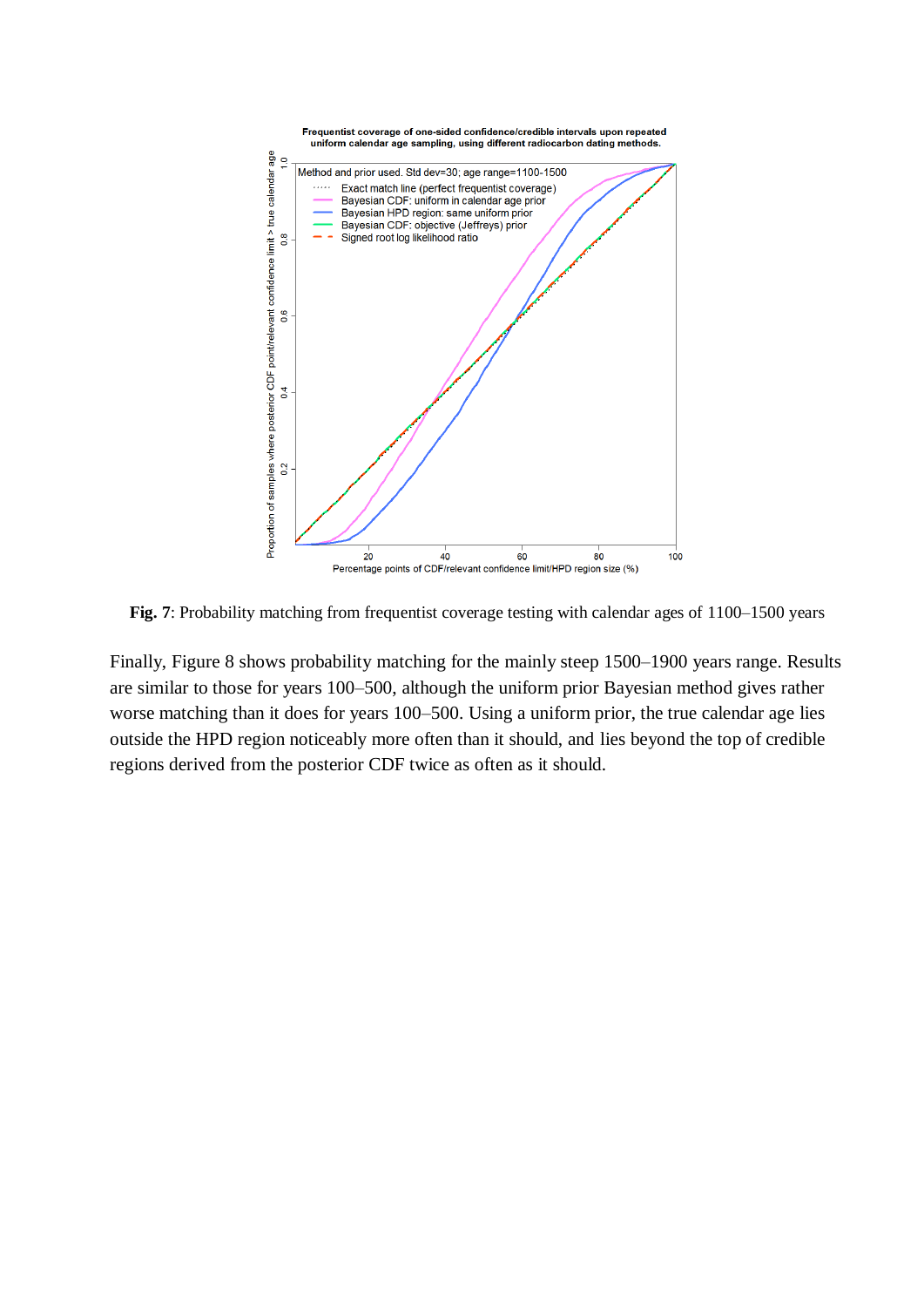



#### **5. Discussion and Conclusions**

The results of the testing are pretty clear. In whatever range the true calendar age of the sample lies, both the objective Bayesian method using a noninformative Jeffreys' prior and the non-Bayesian SRLR method provide excellent probability matching – almost perfect frequentist coverage. Both variants of the subjective Bayesian method using a uniform prior are unreliable. The HPD regions that OxCal provides give less poor coverage than two-sided credible intervals derived from percentage points of the uniform prior posterior CDF, but at the expense of not giving any information as to how the missing probability is divided between the regions above and below the HPD region. For both variants of the uniform prior subjective Bayesian method, probability matching is nothing like exact except in the unrealistic case where the sample is drawn equally from the entire calibration range – in which case over-coverage errors in some regions on average cancel out with under-coverage errors in other regions, probably reflecting the near symmetrical form of the stylised overall calibration curve.

I have repeated the above tests using 14C error standard deviations of 10 years and 60 years instead of 30 years. Results are qualitatively the same.

Although I think my stylised calibration curve captures the essence of the principal statistical problem affecting radiocarbon calibration, unlike real 14C calibration curves it is monotonic. It also doesn't exhibit variation of calibration error with age, but such variation shouldn't have a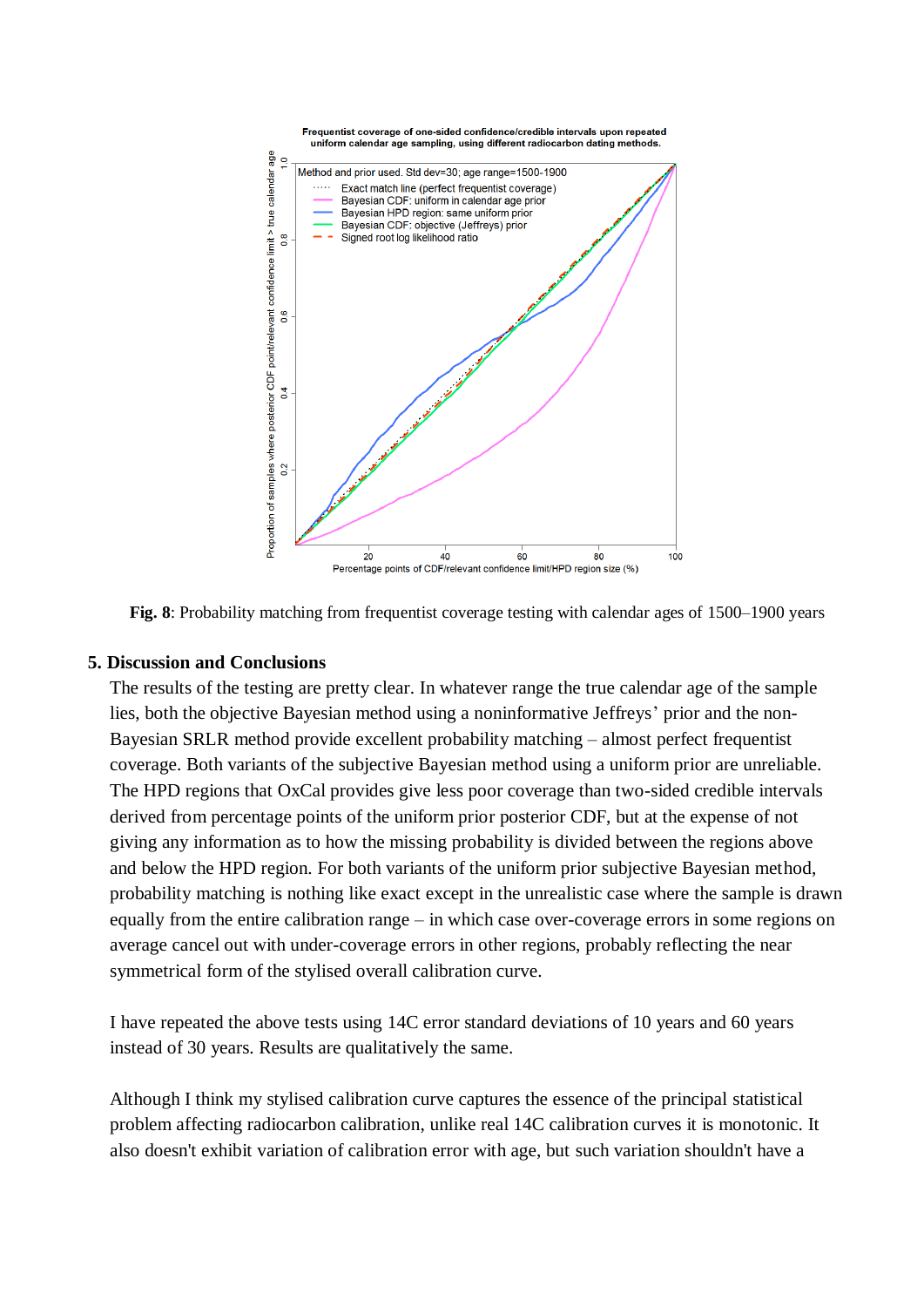significant impact unless, over the range where the likelihood function for the sample is significant, it is substantial in relation to 14C determination error. Non-monotonicity is more of an issue, and could lead to noticeable differences between inference from an objective Bayesian method using Jeffreys' prior and from the SRLR method. If so, I think the SRLR results are probably to be preferred, where it gives a unique contiguous confidence interval. Jeffreys' prior, which in effect converts length elements in 14C space to length elements in calendar age space, may convert single length elements in 14C space to multiple length elements in calendar age space when the same 14C age corresponds to multiple calendar ages, thus over-representing in the posterior distribution the affected parts of the 14C error distribution probability. Initially I was concerned that the non-monotonicity problem was exacerbated by the existence of calibration curve error, which results in uncertainty in the derivative of 14C age with respect to calendar age and hence in Jeffreys' prior. However, I now don't think that is the case.

Does the foregoing mean the SRLR method is better than an objective Bayesian method? In this case, perhaps, although the standard form of SRLR isn't suited to badly non-monotonic parameter–data relationships and non-contiguous uncertainty ranges. More generally, the SRLR method provides less accurate probability matching when error distributions are neither normal nor a transforms of a normal.

Many people may be surprised that the actual probability distribution of the calendar date of samples for which radiocarbon determinations are carried out is of no relevance to the choice of a prior that leads to accurate uncertainty ranges and hence is, IMO, appropriate for scientific inference. Certainly most climate scientists don't seem to understand the corresponding point in relation to climate sensitivity. The key point here is that the objective Bayesian and the SRLR methods both provide exact probability matching whatever the true calendar date of the sample is (provided it is not near the end of the calibration curve). Since they provide exact probability matching for each individual calendar date, they are bound to provide exact probability matching whatever probability distribution for calendar date is assumed by the drawing of samples.

How do the SRLR and objective Bayesian methods provide exact probability matching for each individual calendar date? It is easier to see that for the SRLR method. Suppose samples having the same fixed calendar date are repeatedly drawn from the radiocarbon and calibration uncertainty distributions. The radiocarbon determination will be more than two standard deviations (of the combined radiocarbon and calibration uncertainty level) below the exact calibration curve value for the true calendar date in 2.3% of samples. The SRLR method sets its 97.7% bound at two standard deviations above the radiocarbon determination, using the exact calibration curve to convert this to a calendar date. That bound must necessarily lie at or above the calibration curve value for the true calendar date in 97.7% of samples. Ignoring non-monotonicity, it follows that the true calendar date will not exceed the upper bound in 97.7% of cases. The bound is, given the statistical model, an exact confidence limit by construction. Essentially Jeffreys' prior achieves the same result in the objective Bayesian case, but through operating on probability density rather than on its integral, cumulative probability.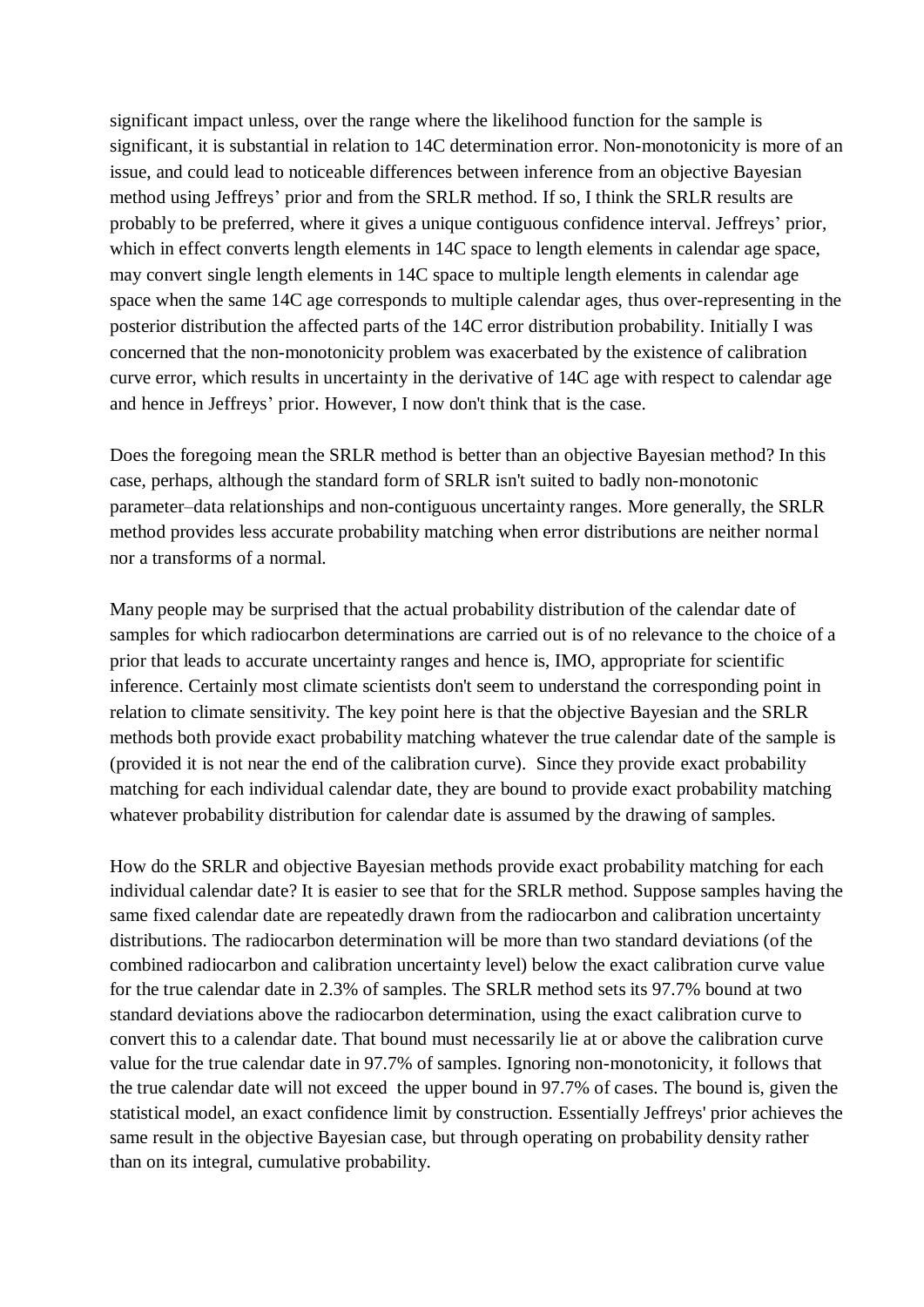Bayesian methods also have the advantage that they can naturally incorporate existing information about parameter values. That might arise where, for instance, a non-radiocarbon based dating method had already been used to estimate a posterior PDF for the calendar age of a sample. But even assuming there is genuine and objective probabilistic prior information as to the true calendar year, what the textbooks tell one to do may not be correct. Suppose the form of the data– parameter relationship differs between the existing and new information, and it is wished to use Bayes' theorem to update, using the likelihood from the new radiocarbon measurement, a posterior PDF that correctly reflects the existing information. Then simply using that existing posterior PDF as the prior and applying Bayes' theorem in the standard way will not give an objective posterior probability density for the true calendar year that correctly combines the information in the new measurement with that in the original posterior PDF. It is necessary to use instead a modified form of Bayesian updating (details of which are set out in my paper at [http://arxiv.org/abs/1308.2791\)](http://arxiv.org/abs/1308.2791). It follows that it the existing information is simply that the sample must have originated between two known calendar dates, with no previous information as to how likely it was to have come from any part of the period those dates define, then just using a uniform prior set to zero outside that period would bias estimation and be unscientific.

And how does Doug Keenan's 'discrete' calibration method fit in to all this? So far as I can see, the uncertainty ranges it provides will be considerably closer to those derived using objective Bayesian or SRLR methods than to those given by the OxCal and Calib methods, even though like them it uses Bayes' theorem with a uniform prior. That is because, like the SRLR and (given monotonicity) Jeffreys' prior based objective Bayesian methods, Doug's method correctly converts, so far as radiocarbon determination error goes, between probability in 14C space and probability in calendar year space. I think Doug's treatment of calibration curve error avoids, through renormalisation, the multiple counting of 14C error probability that may affect a Jeffreys' prior based objective Bayesian method when the calibration curve is non-monotonic. However, I'm not convinced that his treatment of calibration curve uncertainty is noninformative even in the absence of it varying with calendar age. Whether that makes much difference in practice, given that 14C determinant error appears normally to be the larger of the two uncertainties by some way, is unclear to me.

Does the uniform prior subjective Bayesian method nevertheless have advantages? Probably. It may cope with monotonicity better than the basic objective Bayesian method I have set out, particularly where that leads to non-contiguous uncertainty ranges. It may also make it simpler to take advantage of chronological information where there is more than one sample. And maybe in many applications it is felt more important to have realistic looking posterior PDFs than uncertainty ranges that accurately reflect how likely the true calendar date is to lie within them.

I can't help wondering whether it might help if people concentrated on putting interpretations on CDFs rather than PDFs. Might it be better to display the likelihood function from a radiocarbon determination (which would be identical to the subjective Bayesian posterior PDF based on a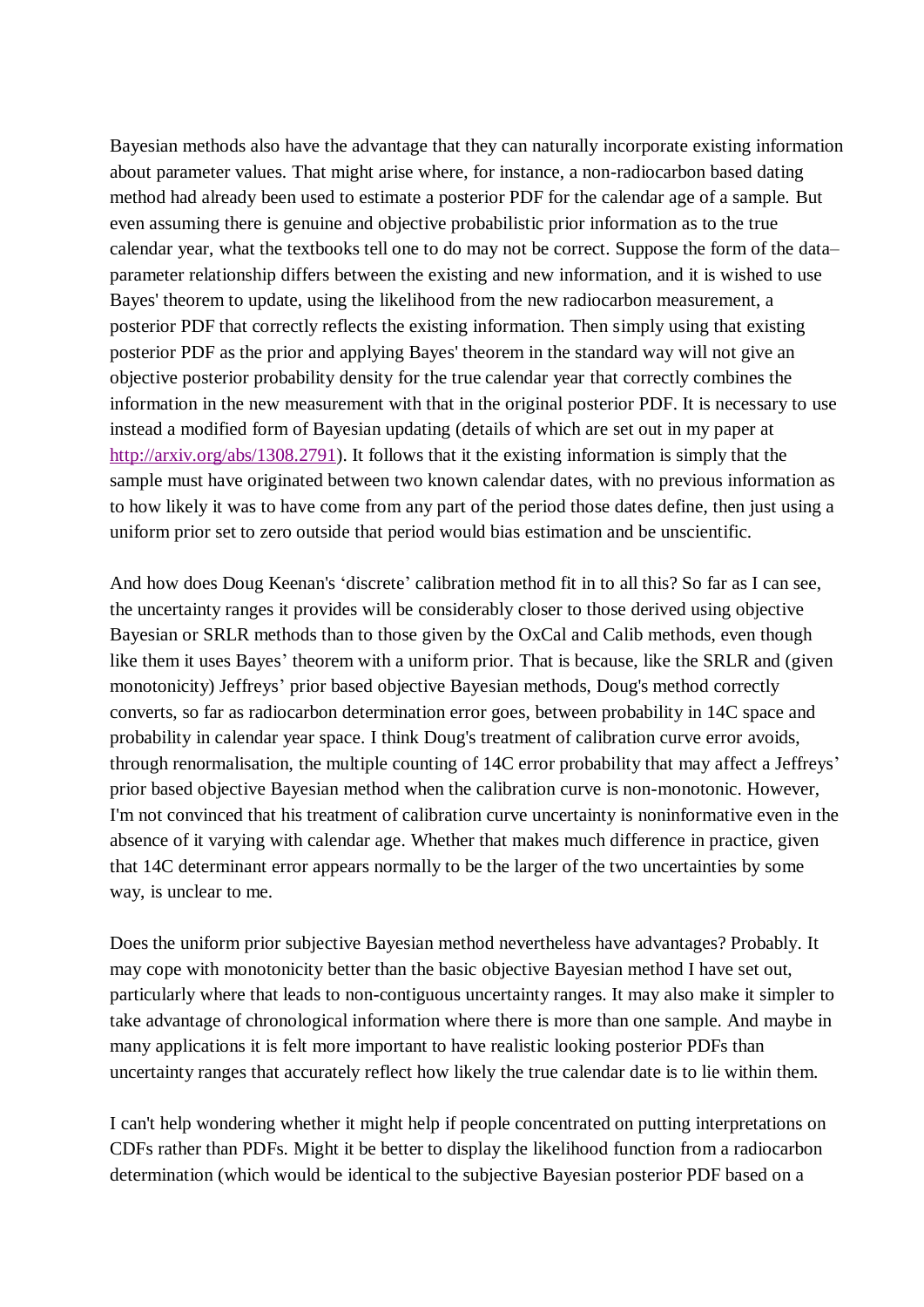uniform prior) instead of a posterior PDF, and just to use an objective Bayesian PDF (or the SRLR) to derive the uncertainty ranges? That way one would both get a realistic picture of what calendar age ranges were supported by the data, and a range that the true age did lie above or below in the stated percentage of instances.

Professor Bronk Ramsey considers that knowledge of the radiocarbon calibration curve does give us quantitative information on the prior for 14C 'age'. He argues that the belief that in reality calendar dates of samples are spread uniformly means that a non-uniform prior in 14C age is both to be expected and is what you would want. That would be fine if the prior assumption made about calendar dates actually conveyed useful information.

Where genuine prior information exists, one can suppose that it is equivalent to a notional observation with a certain probability density, from which a posterior density of the parameter given that observation has been calculated using Bayes' theorem with a noninformative 'pre-prior', with the thus computed posterior density being employed as the prior density (Hartigan, 1965).

However, a uniform prior over the whole real line conveys no information. Under Hartigan's formulation, it's notional observation has a flat likelihood function and a flat pre-prior. Suppose the transformation from calendar date to 14C age using the calibration curve is effected before the application of Bayes' theorem to the notional observation for a uniform prior. Then its likelihood function remains flat – what becomes non-uniform is the pre-prior. The corresponding actual prior (likelihood function for notional observation multiplied by the pre-prior) in 14C age space is therefore nonlinear, as claimed. But when the modified form of Bayesian updating set out in my arXiv paper is applied, that prior has no influence on the shape of the resulting posterior PDF for true 14C age and nor, therefore, for the posterior for calendar date. In order to affect an objective Bayesian posterior, one has to put some actual prior information in. For instance, that could be in the form of a Gaussian distribution for calendar date. In practice, it may be more realistic to do so for the relationship between the calendar dates of two samples, perhaps based on their physical separation, than for single samples.

Let me give a hypothetical non-radiocarbon example that throws light on the uniform prior issue. Suppose that a satellite has fallen to Earth and the aim is to recover the one part that will have survived atmospheric re-entry. It is known that it will lie within a 100 km wide strip around the Earth's circumference, but there is no reason to think it more likely to lie in any part of that strip than another, apart from evidence from one sighting from space. Unfortunately, that sighting is not very precise, and the measurement it provides (with Gaussian error) is non-linearly related to distance on the ground. Worse, although the sighting makes clear which side of the Earth the satellite part has hit, the measurement is aliased and sightings in two different areas of the visible side cannot be distinguished. The situation is illustrated probabilistically in Figure 9.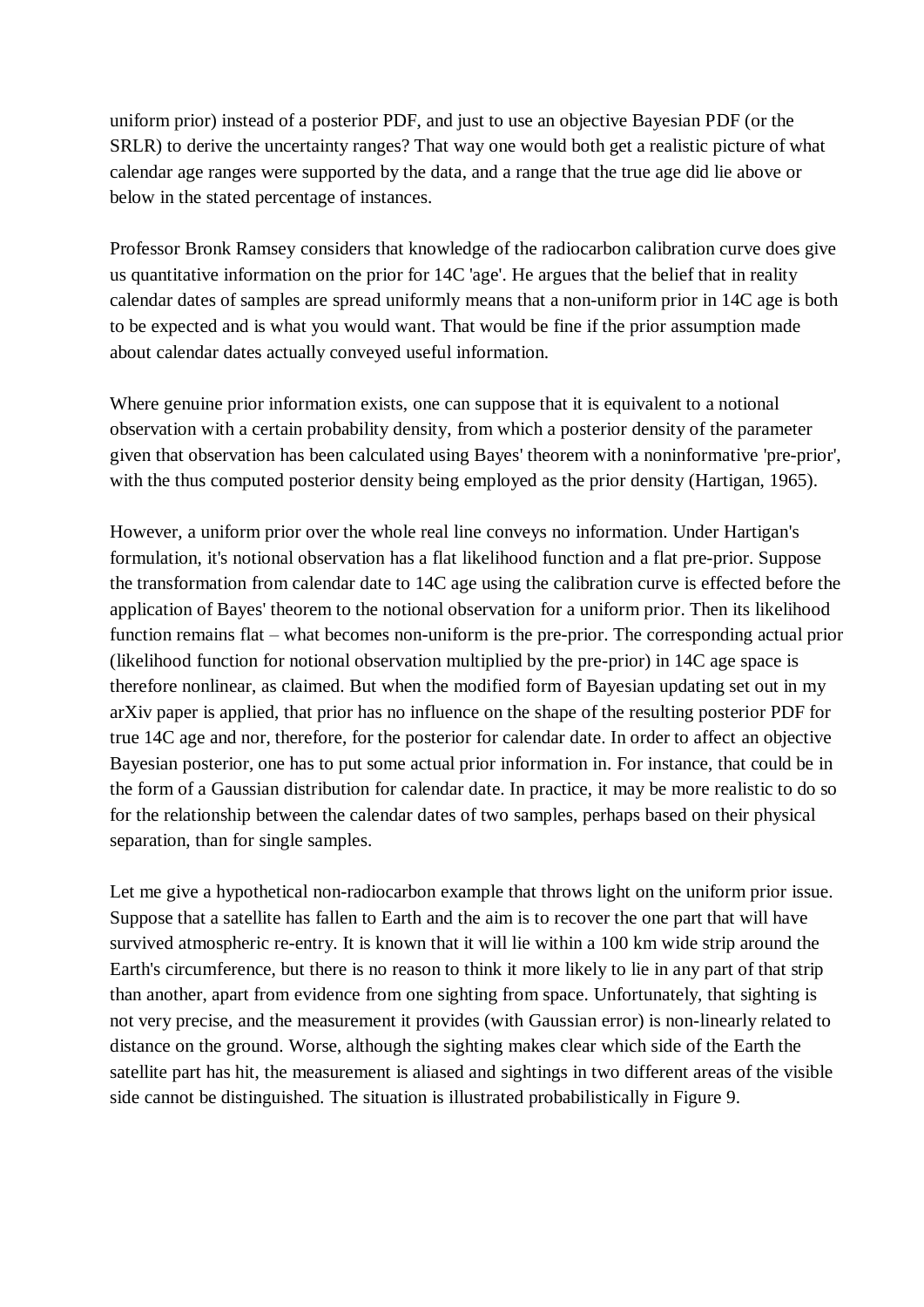

**Fig. 9**: Satellite part location problem

In Figure 9, the measurement error distribution is symmetrically bimodal, reflecting the aliasing. Suppose one uses a uniform prior for the parameter, here ground distance across the side of the Earth visible when the sighting was made, on the basis that the item is as likely to have landed in any part of the 100 km wide strip as in any other. Then the posterior PDF will indicate an 0.825 probability that the item lies at a location below 900 (in the arbitrary units used). If one instead uses Jeffreys' prior, the objective Bayesian posterior will indicate a 0.500 probability that it does so. If you had to bet on whether the item was eventually found (assume that it is found) at a location below 900, what would you consider fair odds, and why?

Returning now to radiocarbon calibration, there seems to me no doubt that, whatever the most accurate method available is, Doug is right about a subjective Bayesian method using a uniform prior being problematical. By problematical, I mean that calibration ranges from OxCal, Calib and similar calibration software will be inaccurate, to an extent varying from case to case. Does that mean Bronk Ramsey is guilty of research misconduct? As I said initially, certainly not in my view. Subjective Bayesian methods are widely used and are regarded by many intelligent people, including statistically trained ones, as being theoretically justified. I think views on that will eventually change, and the shortcomings and limits of validity of subjective Bayesian methods will become recognised. We shall see. There are deep philosophical differences involved as to how to interpret probability. Subjective Bayesian posterior probability represents a personal